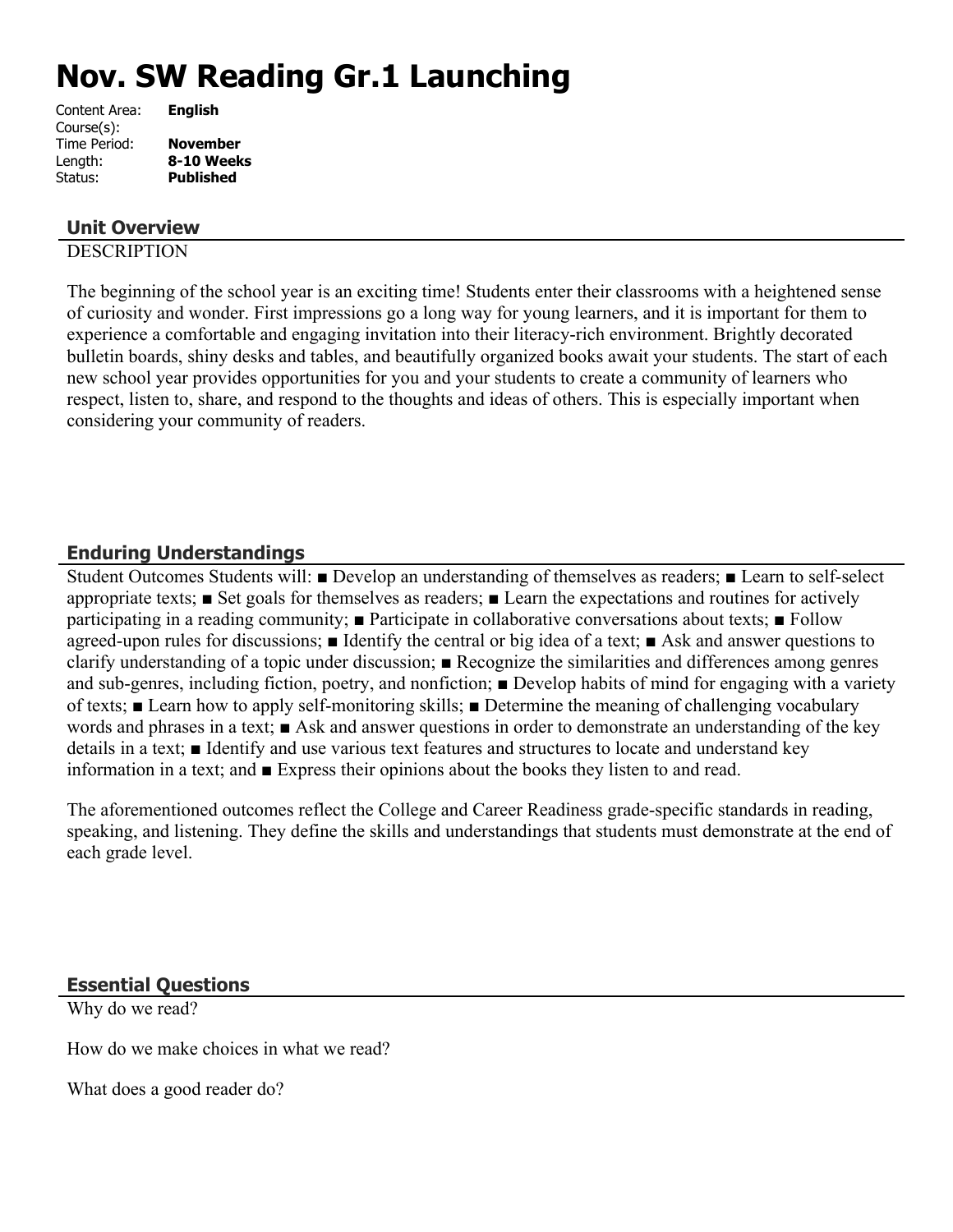Launching Grade 1

Interactive Read-Aloud and Shared Reading Lessons

Lesson 1: Building a Community of Readers uses all of the mentor texts from the unit, particularly Library Mouse: A World to Explore by Daniel Kirk.

Rationale: Readers gather as a community to learn how to read, to share ideas, to listen, and to celebrate their progress as developing readers. Students will learn what it means to be part of a community that values listening, sharing, learning, and reading.

Common Core State Standards: SL.1.1, SL.1.2, RL.1.1, RL.1.2, RL.1.5, RL.1.6, RL.1.7, SL.1.6, L.1.6

Skills and Strategies: Text and Genre Features/Structure, Using Schema, Speaking to Communicate, Listening and Responding, Engaging in Discussion/ Collaborating

 Lesson 2: The Parts of a Book uses Library Mouse: A World to Explore by Daniel Kirk and "The Sweet Smell of Books" by Pat Pollack from the Launching Shared Texts.

Rationale: Readers recognize and use the different parts of books in order to handle them properly, locate information, and gain meaning. Students will identify book parts and text features, examine their purposes, and think about what they contribute to a book's overall message.

Common Core State Standards: RL.1.5, RI.1.5, RF.1.1, RI.1.10, SL.1.1, SL.1.6, L.1.6

Skills and Strategies: Text and Genre Features/Structure, Using Schema, Determining Importance, Reading Foundational Skills: Print Concepts and Features, Speaking to Communicate, Listening and Responding, Engaging in Discussion/Collaborating

Lesson 3: Introducing Reading Workshop uses Miss Smith's Incredible Storybook by Michael Garland

Rationale: Readers listen, share, and use the ideas that are discussed during reading workshop to help them grow as readers. Students will learn about the rituals, routines, and expectations for reading workshop.

Common Core State Standards: SL.1.1, SL.1.2, RL.1.1, RL.1.2, RL.1.3, RL.1.5, RL.1.6, RL.1.7, SL.1.6, L.1.6

Skills and Strategies: Text and Genre Features/Structure, Using Schema, Speaking to Communicate, Listening and Responding, Engaging in Discussion/ Collaborating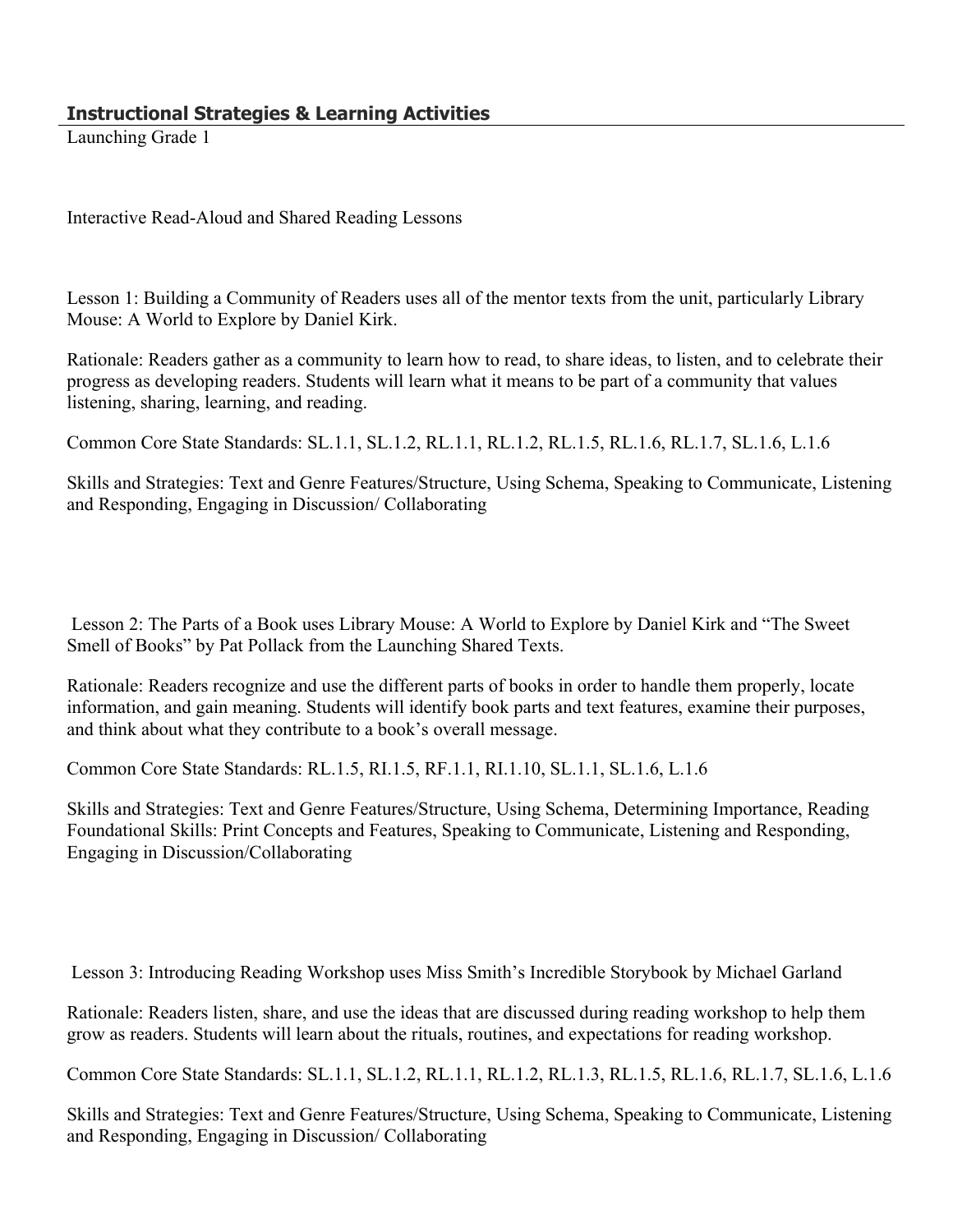Lesson 4: The Best Place to Read uses The Best Place to Read by Debbie Bertram and Susan Bloom. Rationale: Readers determine places in their environment where they can do their best thinking and reading work. Students will think about, discuss, and select the best places in their classroom and homes where they can think and read.

Common Core State Standards: RL.1.5, RL.1.7, RI.1.5, RI.1.10, SL.1.1, SL.1.6, L.1.6

Skills and Strategies: Text and Genre Features/Structure, Using Schema, Speaking to Communicate, Listening and Responding, Engaging in Discussion/Collaborating

Lesson 5: Conversations and Partnerships uses Ice Cream: The Full Scoop by Gail Gibbons.

Rationale: Readers use strategies and remember routines when participating in conversation and discussion about the books they listen to and read. Students will engage with text and exhibit a greater appreciation for the conversation and discussion components of reading workshop.

 Common Core State Standards: SL.1.1, SL.1.2, SL.1.3, RI.1.1, RI.1.2, RI.1.5, RI.1.10, SL.1.4, SL.1.5, SL.1.6, L.1.6

Skills and Strategies: Text and Genre Features/Structure, Using Schema, Listening and Responding, Engaging in Discussion/Collaborating

 Lesson 6: Featuring Fiction uses Library Mouse: A World to Explore by Daniel Kirk and "Mr. Sticky Paws" by Lissa Rovetch from Highlights High Five from the Launching Shared Texts.

 Rationale: Readers of fiction use story elements to help them understand what they are reading. Students will enhance their understanding of fictional stories through identifying the story elements of characters, setting, problem, and solution.

Common Core State Standards: RL.1.2, RL.1.3, RL.1.6, RL.1.7, RL.1.9, RL.1.1, SL.1.1, SL.1.2, SL.1.4, SL.1.6, L.1.6

Skills and Strategies: Text and Genre Features/Structure, Determining Importance, Synthesizing, Speaking to Communicate, Listening and Responding, Engaging in Discussion/Collaborating

Lesson 7: Born to Read uses Born to Read by Judy Sierra.

Rationale: Readers use their personal experiences when reading in order to share what they know and develop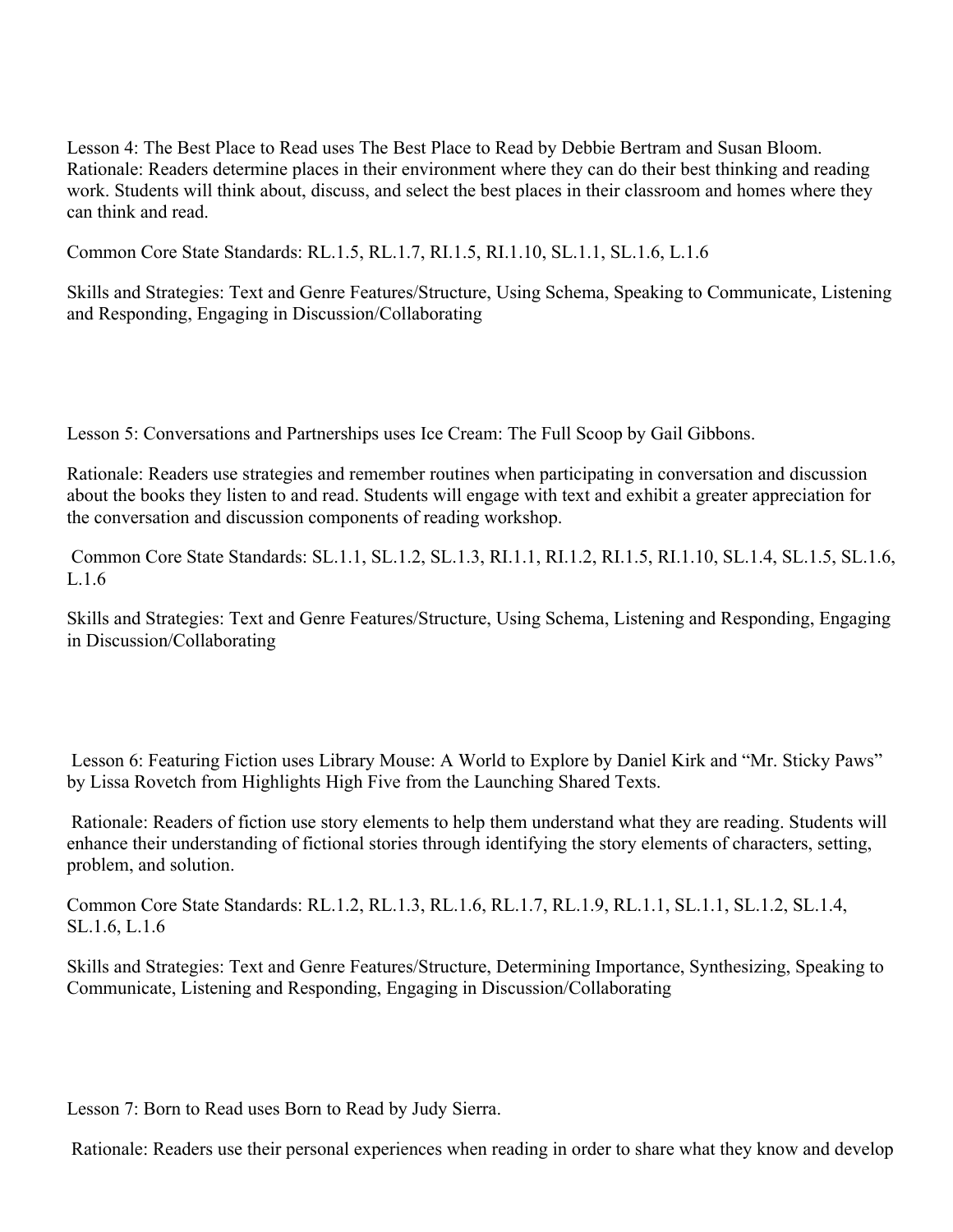questions regarding the things they wonder about. Students will make personal connections and ask questions as they read in order to develop a better understanding of texts.

 Common Core State Standards: RL.1.1, SL.1.1, SL.1.2, RL.1.2, RL.1.3, RI.1.1, RI.1.2, RI.1.10, SL.1.3, SL.1.6, L.1.6

 Skills and Strategies: Text and Genre Features/Structure, Using Schema, Questioning, Listening and Responding, Engaging in Discussion/Collaborating

Lesson 8: Building on Fiction uses "Sharing the Wheat: A Middle Eastern Folktale" retold by Nina Jaffe from Highlights High Five from the Launching Shared Texts.

Rationale: Readers use their knowledge of the elements of fiction—including character, setting, problem, and solution—in order to support comprehension, make predictions, and understand texts. Students will begin to recognize character, setting, problem, and solution as fictional text elements that help them better understand what the story is mainly about.

Common Core State Standards: RL.1.1, RL.1.2, RL.1.3, RL.1.7, RL.1.9, SL.1.2, SL.1.4, RL.1.5, RL.1.6, SL.1.1, SL.1.6, L.1.6

Skills and Strategies: Text and Genre Features/Structure, Using Schema, Determining Importance, Synthesizing, Speaking to Communicate, Listening and Responding, Engaging in Discussion/Collaborating

Lesson 9: Readers Can Do Anything! uses Born to Read by Judy Sierra.

 Rationale: Readers visualize when they investigate, learn from, and practice their reading. Students will continue to build confidence, develop and grow as readers, and create mental images to clarify their thinking and enhance their understanding of texts.

Common Core State Standards: RL.1.3, RL.1.4, RL.1.1, RL.1.2, RL.1.7, SL.1.1, SL.1.2, SL.1.6, L.1.6

Skills and Strategies: Text and Genre Features/Structure, Using Schema, Visualizing, Listening and Responding, Engaging in Discussion/Collaborating

 Lesson 10: Poetry Moves Us! uses "On the Move: An Action Rhyme" by Mandy C. Yates from Highlights High Five from the Launching Shared Texts.

Rationale: Readers celebrate and remember the poems they listen to and read by performing them with gestures and expressive appreciation. Students will act out poems by using inflection, expression, gesture, and movement in order to enhance their understanding and appreciation of the rhythm, rhyme, meaning, and musicality of the genre of poetry.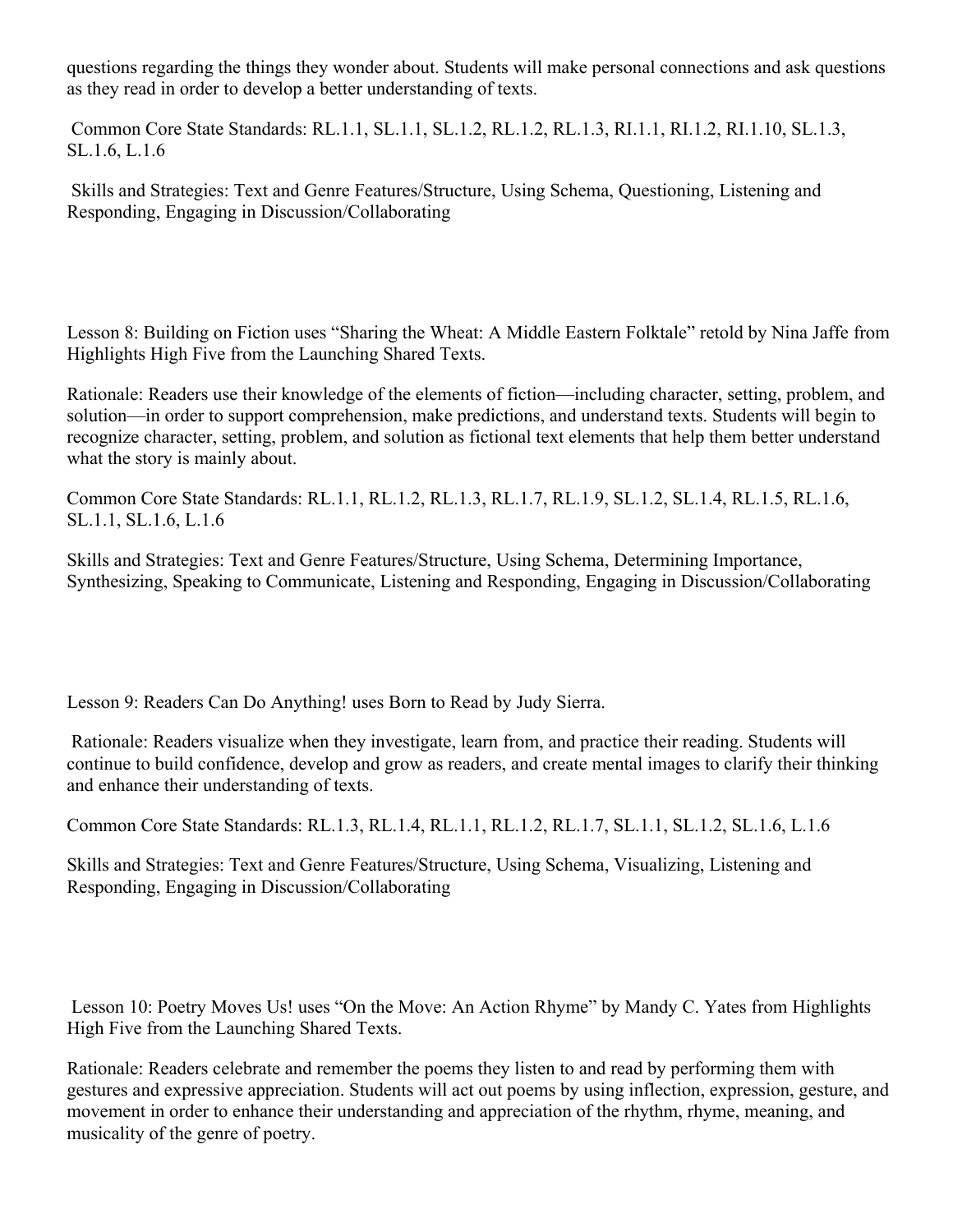Common Core State Standards: RL.1.4, RF.1.2, RL.1.5, RL.1.6, SL.1.1, SL.1.4, SL.1.5, SL.1.6, L.1.6, RF.1.1

Skills and Strategies: Text and Genre Features/Structure, Visualizing, Reading Foundational Skills: Print Concepts and Features, Speaking to Communicate, Listening and Responding, Engaging in Discussion/Collaborating

Lesson 11: Learning New Words uses Red Sings from Treetops: A Year in Colors by Joyce Sidman.

Rationale: Readers use clues to help them determine the meaning of unfamiliar words. Students will use context clues and word meaning strategies in order to discover the meaning of unfamiliar words.

Common Core State Standards: RL.1.4, L.1.4, L.1.5, SL.1.1, SL.1.2, SL.1.3, SL.1.6, L.1.6 Skills and Strategies: Text and Genre Features/Structure, Using Schema, Visualizing, Finding Word Meaning (Vocabulary), Listening and Responding, Engaging in Discussion/Collaborating

Lesson 12: What's the Scoop? uses Ice Cream: The Full Scoop by Gail Gibbons.

 Rationale: Readers notice and learn from information presented in pictures or illustrations and information provided by the words in text. Students will use the pictures to assist them in gaining deeper meaning from the text.

Common Core State Standards: RI.1.2, RI.1.7, L.1.4, L.1.5, RL.1.1, RL.1.4, RI.1.1, RI.1.10, SL.1.1, SL.1.6, L.1.6

Skills and Strategies: Visualizing, Determining Importance, Finding Word Meaning (Vocabulary), Speaking to Communicate, Listening and Responding, Engaging in Discussion/Collaborating

Mini-Lessons

Lesson 1: Let's Choose Carefully! uses "The Adventures of Spot" by Marileta Robinson from Highlights High Five from the Launching Shared Texts, a chapter book from the classroom library of older students, and The Best Place to Read by Debbie Bertram and Susan Bloom.

Rationale: Readers choose books carefully so that they don't find themselves reading a book that is either too easy or too hard for them to understand. Students will use strategies to determine whether a book is too easy, too hard, or just right for them to read.

Common Core State Standards: RL.1.5, RL.1.7, RL.1.10, RI.1.5, RI.1.10, SL.1.1, SL.1.6, L.1.6, W.1.5 Skills and Strategies: Text and Genre Features/Structure, Determining Importance, Finding Word Meaning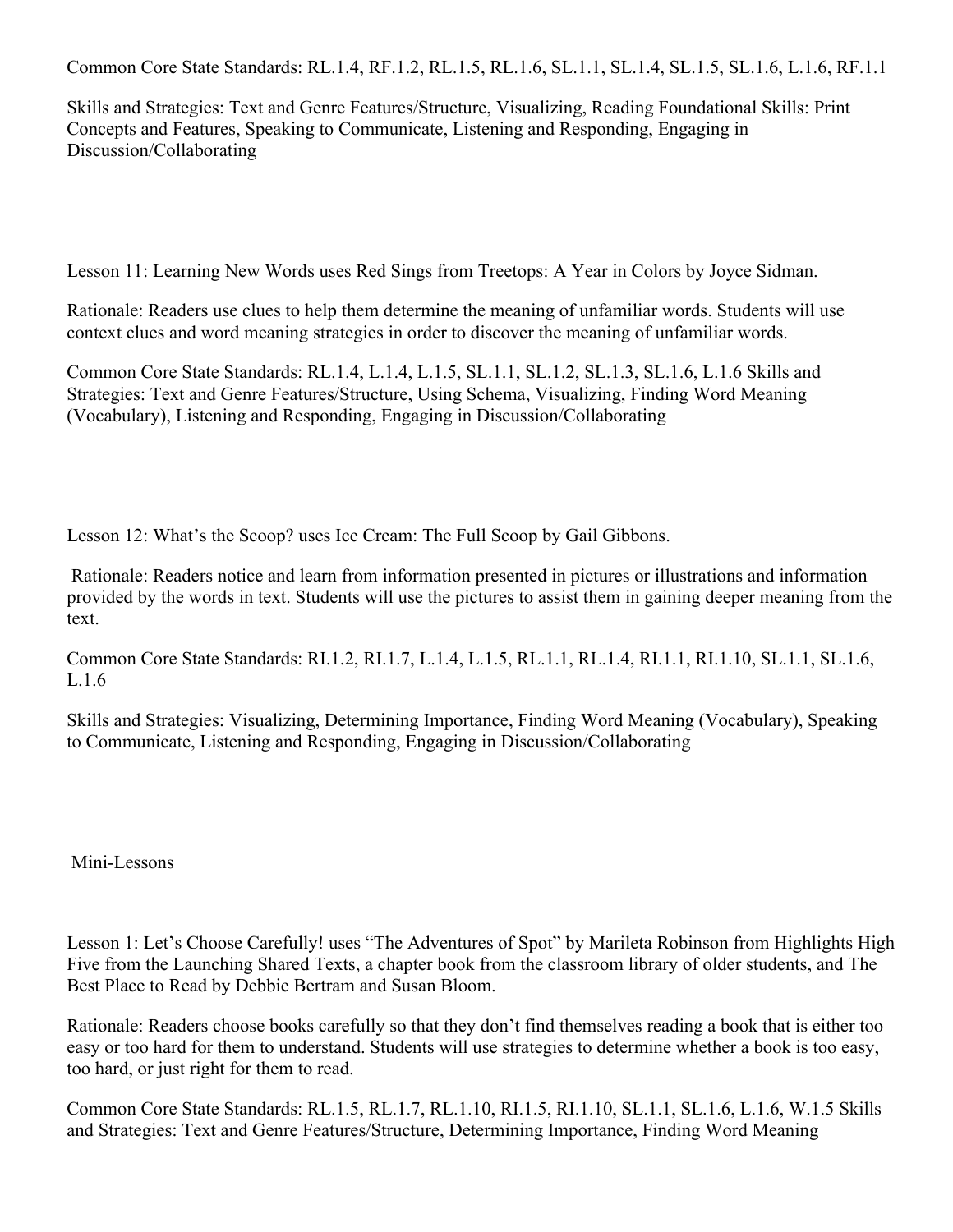Lesson 2: Digging Deeper to Discover Genre uses Red Sings from Treetops: A Year in Colors by Joyce Sidman, Ice Cream: The Full Scoop by Gail Gibbons, and Miss Smith's Incredible Storybook by Michael **Garland** 

Rationale: Readers explore a variety of genres as they expand their curiosity about the different books they can read. Students will discover the different components and features of the genres of fiction, nonfiction, and poetry.

 Common Core State Standards: RL.1.5, SL.1.2, RL.1.10, SL.1.1, SL.1.3, SL.1.4, SL.1.6, L.1.5, L.1.6, W.1.5 Skill and Strategy: Text and Genre Features/Structure

 Lesson 3: Let's Think About It! uses "Lost and Found" by Susan Yoder Ackerman from Zootles: Zebras from the Launching Shared Texts.

 Rationale: Readers record what they think about and learn from the books they read in order to gain deeper meaning and enhance their understanding. Students will record and organize their questions, connections, and inferences to help clarify their thinking and understanding.

 Common Core State Standards: RL.1.1, SL.1.2, SL.1.3, RL.1.2, RL.1.3, RL.1.4, RL.1.5, RL.1.6, RL.1.10, SL.1.1, SL.1.4, SL.1.6, L.1.6, W.1.5

 Skills and Strategies: Using Schema, Questioning, Determining Importance, Engaging in Discussion/Collaborating

Lesson 4: Read, Retell, and Remember uses "Watching Whales" by Agnieszka Biskup from Zootles: Whales from the Launching Shared Texts.

Rationale: Readers remember facts from their nonfiction texts when they retell and share this information with a partner. Students will share what they have learned from their independent reading with a partner in order to enhance their understanding and grow new ideas.

Common Core State Standards: RI.1.2, SL.1.3, RL.1.10, RI.1.1, RI.1.5, RI.1.10, SL.1.1, SL.1.6, L.1.6, W.1.5

Skills and Strategies: Using Schema, Determining Importance, Synthesizing, Engaging in Discussion/Collaborating

 Lesson 5: Getting Stronger uses a "just-right" reading book for each student chosen from the classroom library.

Rationale: In order for readers to improve and grow, they need to practice so that they can build their reading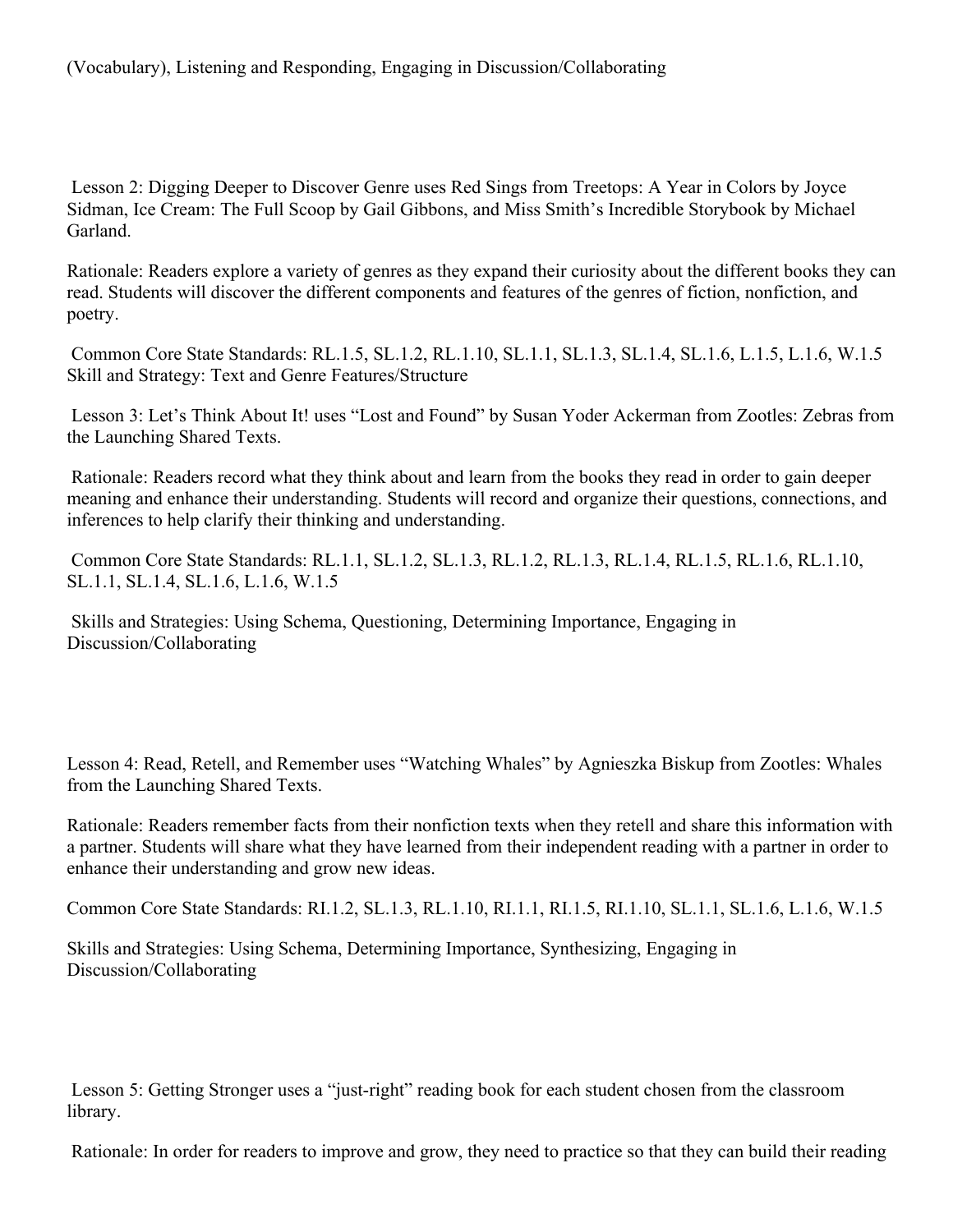strength. Students will learn about the role stamina plays in their reading development and will discover the importance of thinking, practicing, and working hard so that they will gain confidence and reading strength.

 Common Core State Standards: RL.1.1, RL.1.2, RL.1.3, RL.1.5, RL.1.6, RL.1.7, RL.1.10, SL.1.1, SL.1.2, SL.1.6, L.1.6, W.1.5

Skills and Strategies: Text and Genre Features/Structure, Using Schema

Lesson 6: A Balanced Reading Diet uses all of the mentor texts from the unit.

 Rationale: Readers vary their reading selections to incorporate different genres. Students will enhance their reading lives and be greater contributors to their reading community by expanding their reading choices to include a wide variety of texts and genres.

Common Core State Standards: RL.1.5, RL.1.1, RL.1.2, RL.1.3, RL.1.6, RL.1.7, RL.1.10, SL.1.1, SL.1.2, SL.1.6, L.1.6, W.1.5

Skills and Strategies: Text and Genre Features/Structure, Using Schema

# **Integration of Career Readiness, Life Literacies, and Key Skills**

Students will establish and follow rules, routines, and responsibilities throughout the year.

| <b>TECH.9.4.2.GCA</b> | <b>Global and Cultural Awareness</b>                                                                                                                                                                                   |
|-----------------------|------------------------------------------------------------------------------------------------------------------------------------------------------------------------------------------------------------------------|
|                       | Individuals from different cultures may have different points of view and experiences.                                                                                                                                 |
| <b>TECH.9.4.2.CT</b>  | Critical Thinking and Problem-solving                                                                                                                                                                                  |
| TECH.9.4.2.GCA.1      | Articulate the role of culture in everyday life by describing one's own culture and<br>comparing it to the cultures of other individuals (e.g., 1.5.2.C2a, 7.1.NL.IPERS.5,<br>7.1.NL.IPERS.6).                         |
|                       | A variety of diverse sources, contexts, disciplines, and cultures provide valuable and<br>necessary information that can be used for different purposes.                                                               |
|                       | Critical thinkers must first identify a problem then develop a plan to address it to<br>effectively solve the problem.                                                                                                 |
| TECH.9.4.2.Cl.1       | Demonstrate openness to new ideas and perspectives (e.g., 1.1.2.CR1a, 2.1.2.EH.1,<br>6.1.2. Civics CM. 2).                                                                                                             |
| WRK.9.2.2.CAP.1       | Make a list of different types of jobs and describe the skills associated with each job.                                                                                                                               |
| TECH.9.4.2.CT.3       | Use a variety of types of thinking to solve problems (e.g., inductive, deductive).                                                                                                                                     |
|                       | Different types of jobs require different knowledge and skills.                                                                                                                                                        |
| TECH.9.4.2.TL.6       | Illustrate and communicate ideas and stories using multiple digital tools (e.g., SL.2.5.).                                                                                                                             |
| TECH.9.4.2.IML.3      | Use a variety of sources including multimedia sources to find information about topics<br>such as climate change, with guidance and support from adults (e.g., 6.3.2.GeoGI.2,<br>6.1.2. History SE.3, W.2.6, 1-LSI-2). |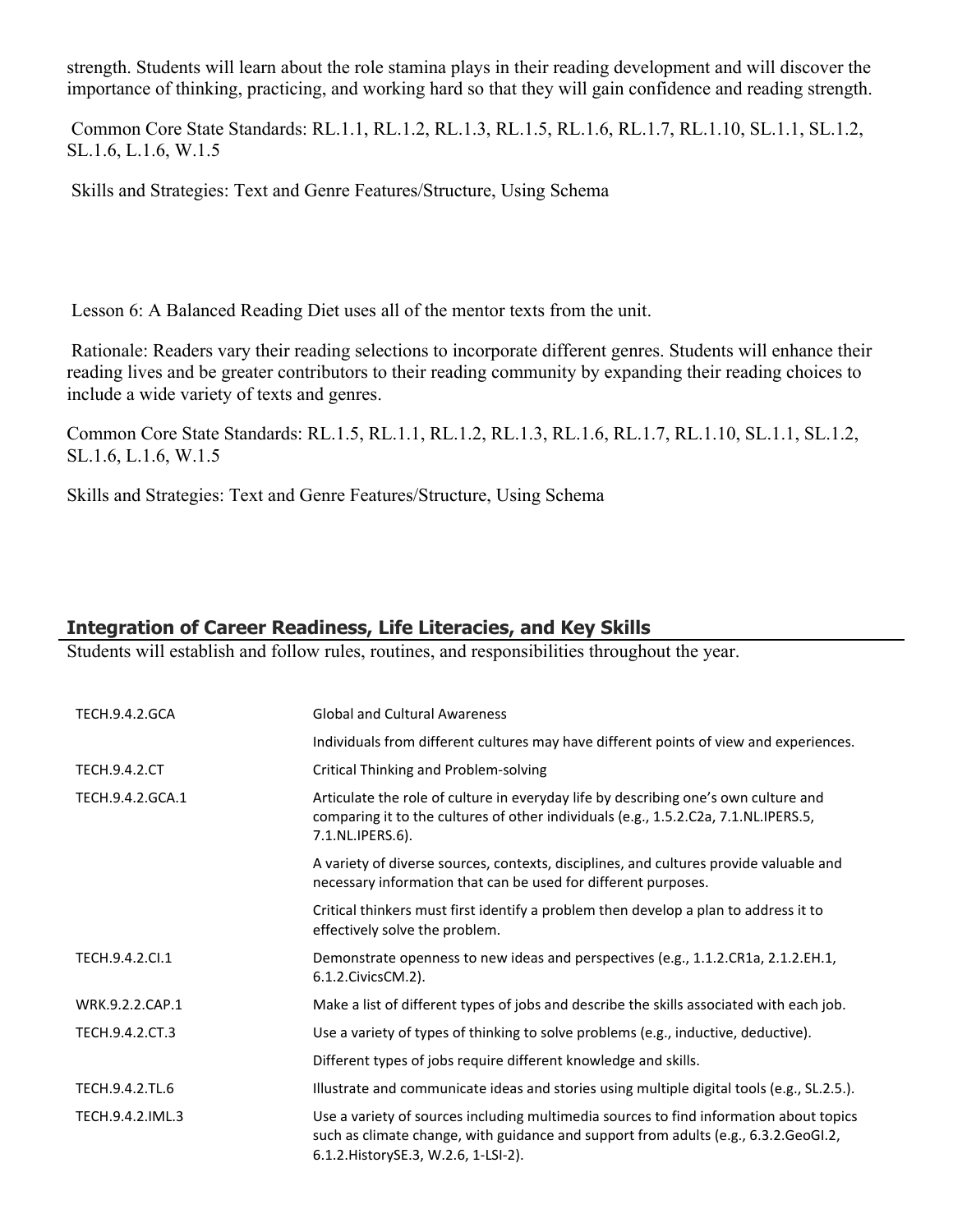| <b>WRK.9.2.2.CAP</b> | Career Awareness and Planning                                                                               |
|----------------------|-------------------------------------------------------------------------------------------------------------|
| TECH.9.4.2.TL.2      | Create a document using a word processing application.                                                      |
| TECH.9.4.2.TL.1      | Identify the basic features of a digital tool and explain the purpose of the tool (e.g.,<br>$8.2.2.ED.1$ ). |

# **Technology and Design Integration**

Students will interact with the Smartboard throughout the lessons. Students will explore and read texts on the Ipads through reading centers.

| TECH.8.1.2     | Educational Technology: All students will use digital tools to access, manage, evaluate, and<br>synthesize information in order to solve problems individually and collaborate and to<br>create and communicate knowledge. |
|----------------|----------------------------------------------------------------------------------------------------------------------------------------------------------------------------------------------------------------------------|
| TECH.8.1.2.A.4 | Demonstrate developmentally appropriate navigation skills in virtual environments (i.e.,<br>games, museums).                                                                                                               |

## **Interdisciplinary Connections**

Interdiciplinary connections will occur with the mentor texts in social studies and science.

| SOC.6.1.4.D.CS2        | Key historical events, documents, and individuals led to the development of our nation.                                                                                                                                                                                                                                                                                                                                                   |
|------------------------|-------------------------------------------------------------------------------------------------------------------------------------------------------------------------------------------------------------------------------------------------------------------------------------------------------------------------------------------------------------------------------------------------------------------------------------------|
| SCI.K-2.5.1.2.A        | Students understand core concepts and principles of science and use measurement and<br>observation tools to assist in categorizing, representing, and interpreting the natural and<br>designed world.                                                                                                                                                                                                                                     |
| SOC.6.1.2. HistoryCC.3 | Make inferences about how past events, individuals, and innovations affect our current<br>lives.                                                                                                                                                                                                                                                                                                                                          |
| SOC.6.1.2. HistorySE.2 | Analyze a variety of sources describing the same event and make inferences about why<br>the accounts are different (e.g., photographs, paintings, cartoons, newspapers, poetry,<br>novels, plays).                                                                                                                                                                                                                                        |
| SOC.6.1.2. HistorySE.1 | Use examples of regional folk heroes, stories, and/or songs and make inferences about<br>how they have contributed to the development of a culture's history.                                                                                                                                                                                                                                                                             |
| SCI.K-2.5.2.2.A.a      | Living and nonliving things are made of parts and can be described in terms of the<br>materials of which they are made and their physical properties.                                                                                                                                                                                                                                                                                     |
| SCI.K-2.5.2.2.C.a      | The Sun warms the land, air, and water.                                                                                                                                                                                                                                                                                                                                                                                                   |
| SOC.6.1.4              | U.S. History: America in the World: All students will acquire the knowledge and skills to<br>think analytically about how past and present interactions of people, cultures, and the<br>environment shape the American heritage. Such knowledge and skills enable students to<br>make informed decisions that reflect fundamental rights and core democratic values as<br>productive citizens in local, national, and global communities. |

# **Differentiation**

- Understand that gifted students, just like all students, come to school to learn and be challenged.
- Pre-assess your students. Find out their areas of strength as well as those areas you may need to address before students move on.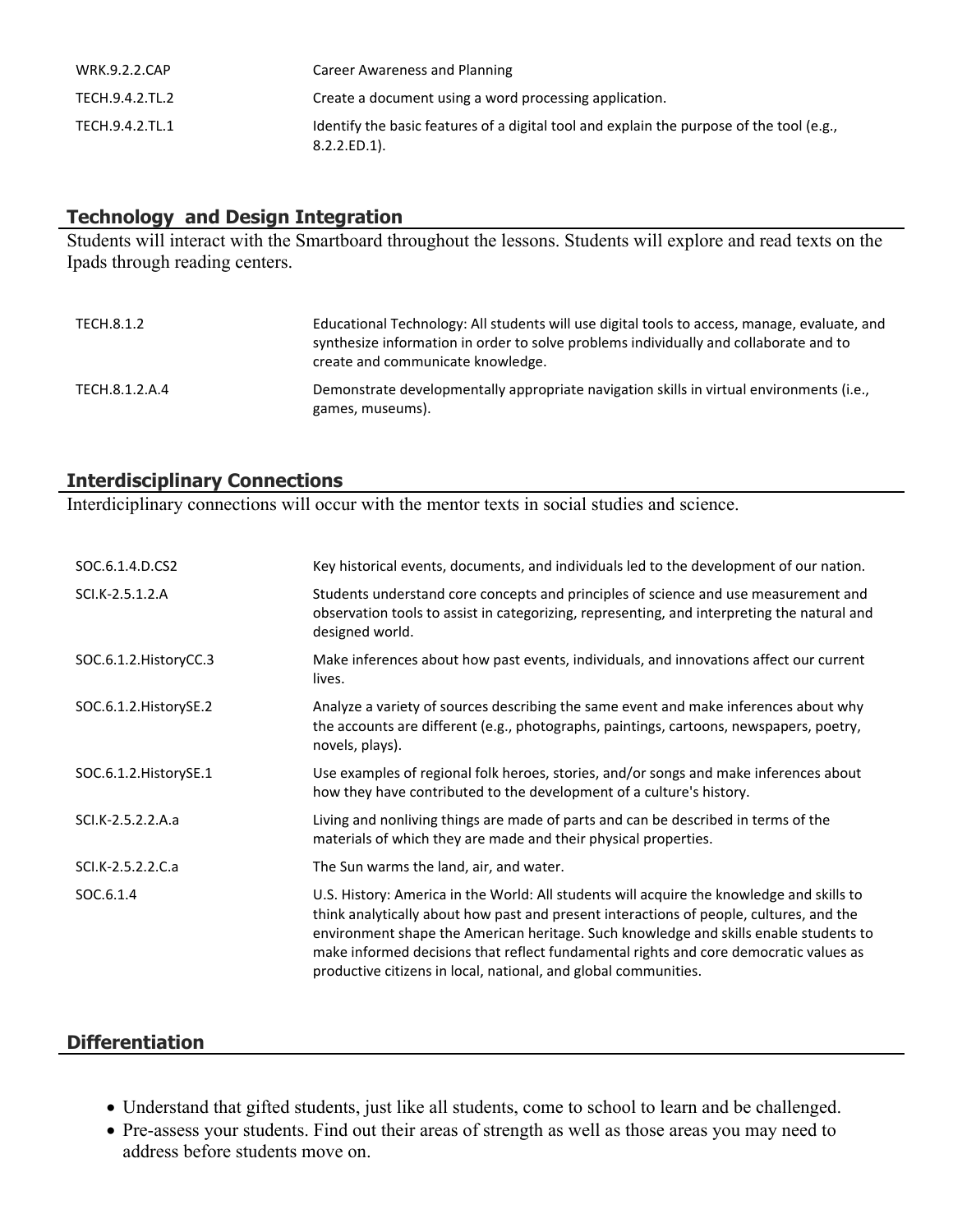- Consider grouping gifted students together for at least part of the school day.
- Plan for differentiation. Consider pre-assessments, extension activities, and compacting the curriculum.
- Use phrases like "You've shown you don't need more practice" or "You need more practice" instead of words like "qualify" or "eligible" when referring to extension work.
- Encourage high-ability students to take on challenges. Because they're often used to getting good grades, gifted students may be risk averse.
- **Definitions of Differentiation Components**:
	- $\circ$  Content the specific information that is to be taught in the lesson/unit/course of instruction.
	- o Process how the student will acquire the content information.
	- o Product how the student will demonstrate understanding of the content.
	- o Learning Environment the environment where learning is taking place including physical location and/or student grouping

## **Differentiation occurring in this unit:**

Choices of personal reading texts will be leveled or matched to each students interest and comfort levels.

# **Modifications & Accommodations**

IEP and 504 accommodations will be utilized.

Follow IEP accommodations and differentiate materials, project requirements as needed.

Refer to QSAC EXCEL SMALL SPED ACCOMMOCATIONS spreadsheet in this discipline.

# **Modifications and Accommodations used in this unit:**

## **Benchmark Assessments**

DRA's

Aimsweb assessments three times a year

Linkit testing 3 times a year

**Benchmark Assessments** are given periodically (e.g., at the end of every quarter or as frequently as once per month) throughout a school year to establish baseline achievement data and measure progress toward a standard or set of academic standards and goals.

## **Schoolwide Benchmark assessments:**

Aimsweb benchmarks 3X a year

Linkit Benchmarks 3X a year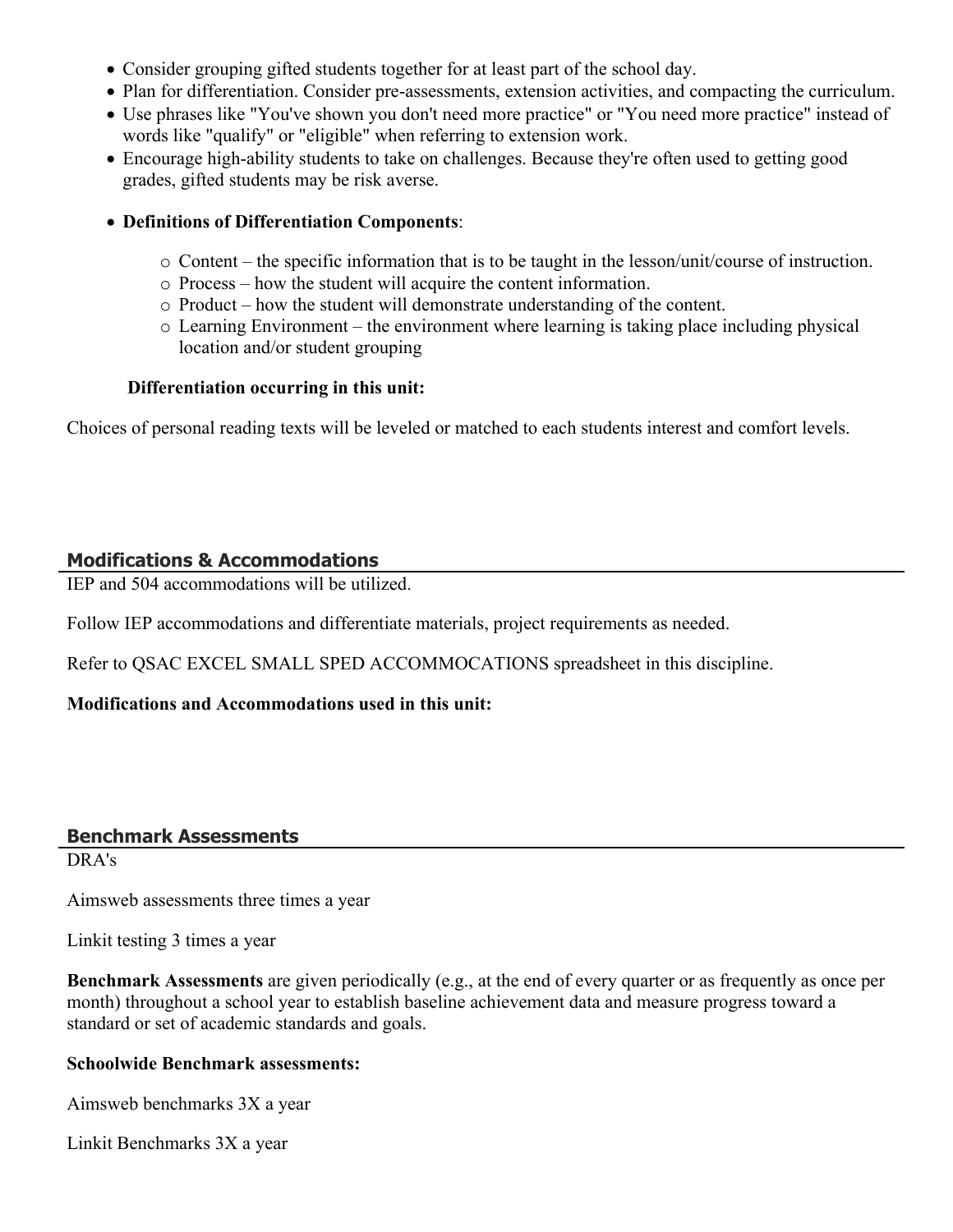#### **Additional Benchmarks used in this unit:**

#### **Formative Assessments**

Assessment allows both instructor and student to monitor progress towards achieving learning objectives, and can be approached in a variety of ways. **Formative assessment** refers to tools that identify misconceptions, struggles, and learning gaps along the way and assess how to close those gaps. It includes effective tools for helping to shape learning, and can even bolster students' abilities to take ownership of their learning when they understand that the goal is to improve learning, not apply final marks (Trumbull and Lash, 2013). It can include students assessing themselves, peers, or even the instructor, through writing, quizzes, conversation, and more. In short, formative assessment occurs throughout a class or course, and seeks to improve student achievement of learning objectives through approaches that can support specific student needs (Theal and Franklin, 2010, p. 151).

#### **Formative Assessments used in this unit:**

**Discussion** 

Anecdotal notes

Assigned homework

Student participation

Independent group work/projects

Appendix

## **Summative Assessments**

**summative assessments** evaluate student learning, knowledge, proficiency, or success at the conclusion of an instructional period, like a unit, course, or program. Summative assessments are almost always formally graded and often heavily weighted (though they do not need to be). Summative assessment can be used to great effect in conjunction and alignment with formative assessment, and instructors can consider a variety of ways to combine these approaches.

#### **Summative assessments for this unit:**

Schoolwide, Inc. recommended assessments and rubrics

Guided Reading Groups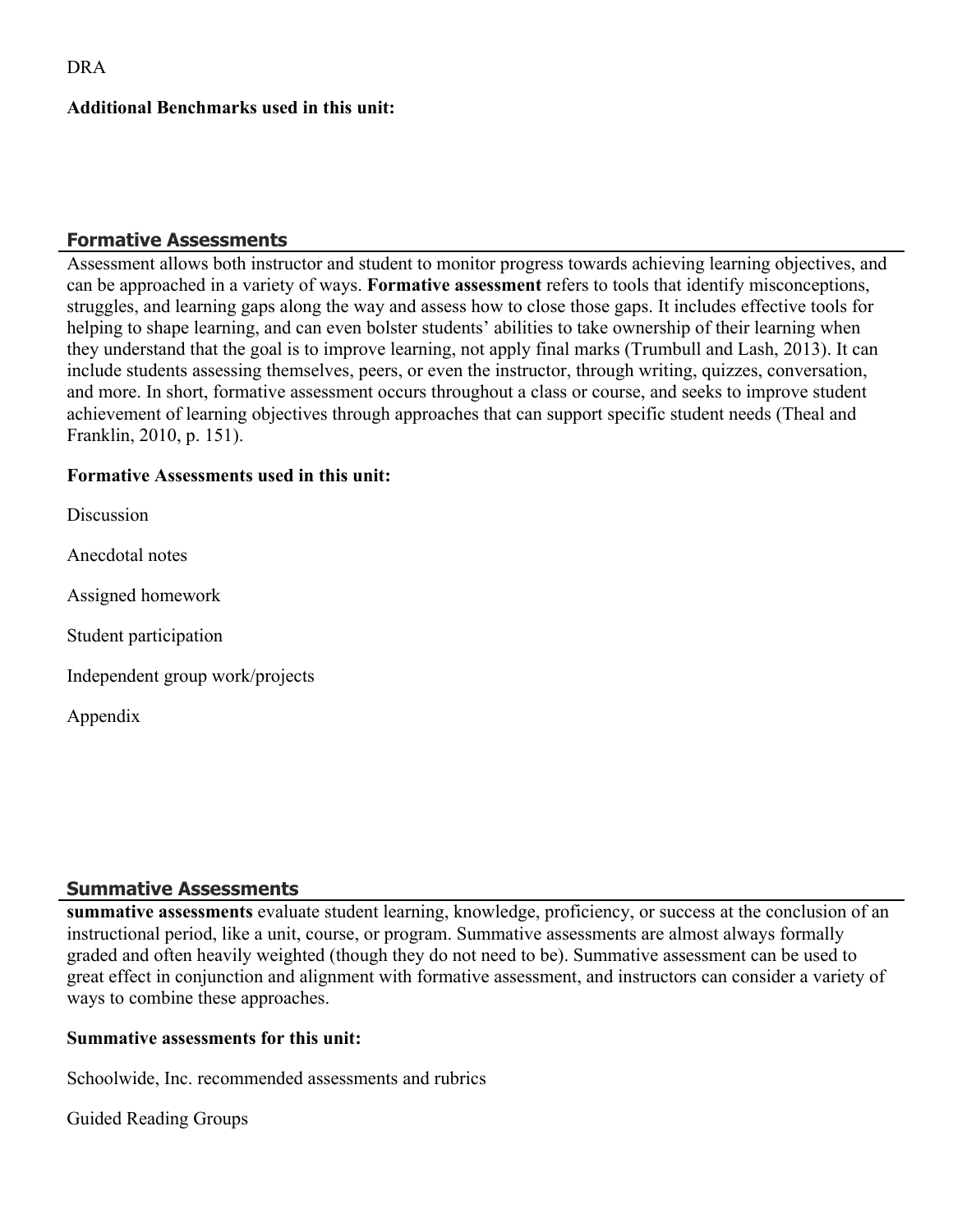Running records

Fundation Assessments

## **Instructional Materials**

Extensive Schoolwide leveled readers classroom library for choice reading.

Mentor Texts

Schoolwide, Inc. teaching materials and worksheets, graphic organizers

Mentor Texts:

The Best Place to Read by Debbie Bertram and Susan Bloom Born to Read by Judy Sierra Ice Cream: The Full Scoop by Gail Gibbons Library Mouse: A World to Explore by Daniel Kirk Miss Smith's Incredible Storybook by Michael Garland Red Sings from Treetops: A Year in Colors by Joyce Sidman Launching Shared Texts "The Adventures of Spot" by Marileta Robinson from Highlights High Five "Lost and Found" by Susan Yoder Ackerman from Zootles: Zebras (Lexile Level: 870L) "Mr. Sticky Paws" by Lissa Rovetch from Highlights High Five (Lexile Level: 380L) "On the Move: An Action Rhyme" by Mandy C. Yates from Highlights High Five "Sharing the Wheat: A Middle Eastern Folktale" retold by Nina Jaffe from Highlights High Five (Lexile Level: 690L) "The Sweet Smell of Books" by Pat Pollack (Lexile Level: 680L) "Watching Whales" by Agnieszka Biskup from Zootles: Whales (Lexile Level:750L)

| <b>Standards</b>   |                                                                                                                                                                            |  |
|--------------------|----------------------------------------------------------------------------------------------------------------------------------------------------------------------------|--|
| See as noted above |                                                                                                                                                                            |  |
| LA.RL.1.4          | Identify words and phrases in stories or poems that suggest feelings or appeal to the<br>senses.                                                                           |  |
| LA.L.1.4           | Determine or clarify the meaning of unknown and multiple-meaning words and phrases<br>based on grade 1 reading and content, choosing flexibly from an array of strategies. |  |
| LA.RL.1.5          | Explain major differences between books that tell stories and books that give information,<br>drawing on a wide reading of a range of text types.                          |  |
| LA.RL.1.6          | Identify who is telling the story at various points in a text.                                                                                                             |  |
| LA.RL.1.7          | Use illustrations and details in a story to describe its characters, setting, or events.                                                                                   |  |
| LA.RL.1.9          | Compare and contrast the adventures and experiences of characters in stories.                                                                                              |  |
| LA.L.1.5           | With guidance and support from adults, demonstrate understanding of figurative<br>language, word relationships and nuances in word meanings.                               |  |